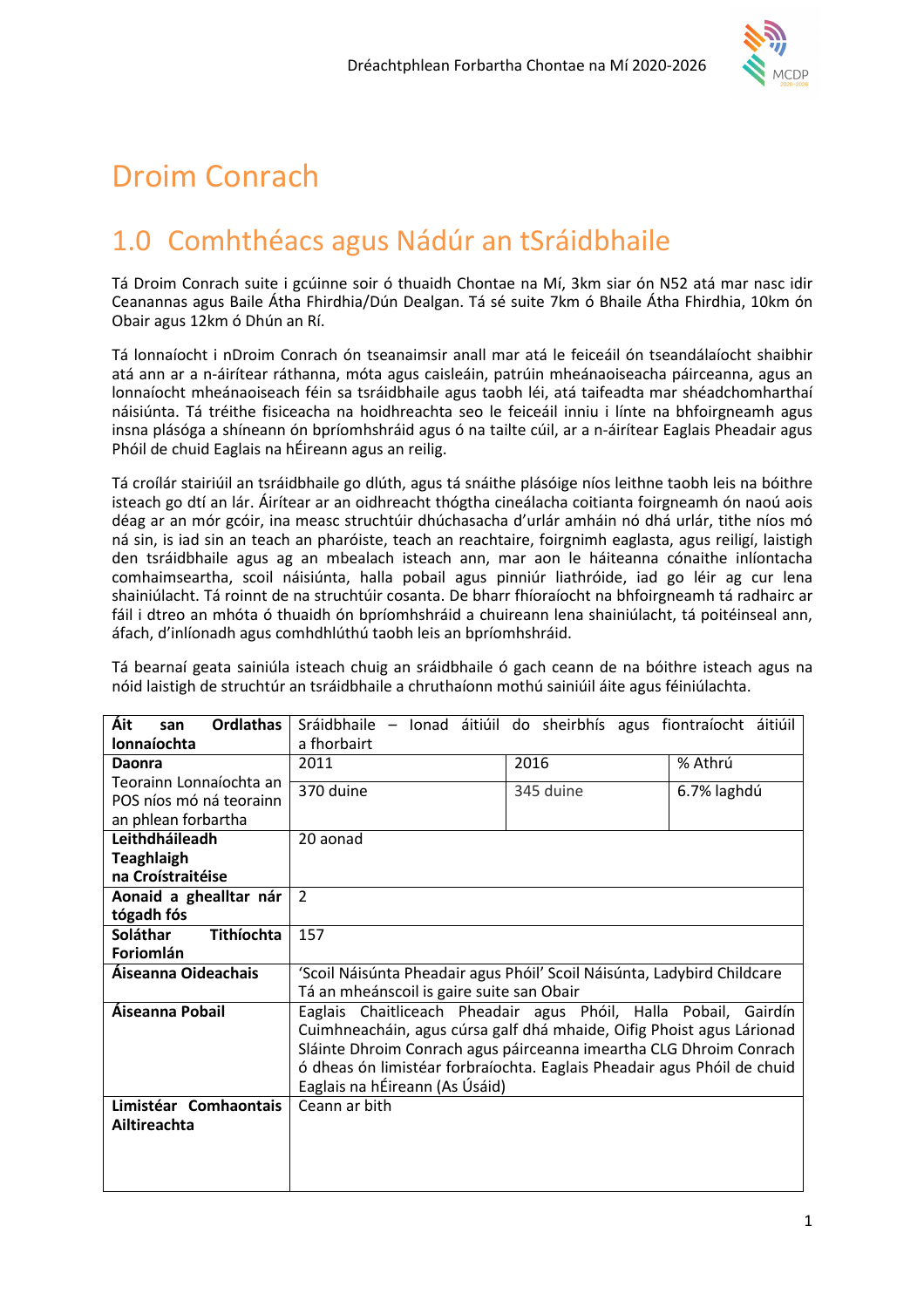

| Déanmhais Chosanta          | Tá 11 struchtúr cosanta suite laistigh de theorainn an tsráidbhaile:        |  |
|-----------------------------|-----------------------------------------------------------------------------|--|
|                             | RPS-MH006-200<br>Eaglais Chaitliceach Pheadair agus Phóil                   |  |
|                             | RPS - MH006-201<br>Teach an Pharóiste, Droim Conrach                        |  |
|                             | RPS - MH006-202<br>Teach an Reachtaire, Droim Conrach                       |  |
|                             | Pinniúr Liathróide<br>RPS - MH006-203                                       |  |
|                             | RPS - MH006-204<br>Cloch mhíle Dhroim Conrach                               |  |
|                             | RPS - MH006-205<br>Teach Tábhairne/Teach Muldoon                            |  |
|                             | Eaglais Pheadair agus Phóil de chuid Eaglais na hÉireann<br>RPS - MH006-206 |  |
|                             | <b>Teach Dhroim Conrach</b><br>RPS - MH006-207                              |  |
|                             | Reilig Eaglais na hÉireann An Grianán Droim Conrach<br>RPS - MH006-209      |  |
|                             | RPS - MH006-210<br>Reilig Chaitliceach An Grianán Droim Conrach             |  |
|                             | RPS - MH006-211<br>Caidéal Dhroim Conrach                                   |  |
|                             | Tá líon de 10 Láithreán, ghné agus déantán seandálaíochta uimh.             |  |
|                             | de theorainn an tsráidbhaile<br>amháin laistigh<br>liostaithe<br>mar        |  |
|                             | Shéadchomhartha Taifeadta:                                                  |  |
|                             | ME006-011<br>Caisleán – móta                                                |  |
|                             | ME006-009<br>Umar                                                           |  |
|                             | ME006-010<br>Caisleán - móta agus bábhún                                    |  |
|                             | ME006-010001<br>Córas páirceanna                                            |  |
|                             | Córas páirceanna<br>ME006-010002                                            |  |
|                             | ME006-012<br>Lonnaíocht Mheánaoiseach                                       |  |
|                             | Séadchomharthaí laistigh d'imfhálú Eaglais Pheadair agus Phóil de           |  |
|                             | chuid Eaglais na hÉireann                                                   |  |
|                             | ME006-012001 Eaglais (Meánaoiseach)                                         |  |
|                             | ME006-012003 Umar                                                           |  |
|                             | ME006-012004 Reilig                                                         |  |
|                             | ME006-012002 Leac Croise                                                    |  |
|                             | Séadchomharthaí lasmuigh de theorainn an tSráidbhaile                       |  |
|                             | ME006-013 - Fulacht fia                                                     |  |
|                             | ME006-052 - Fulacht fia                                                     |  |
| <b>Toilleadh</b>            | Córas Cóireála Fuíolluisce Dhroim Conrach-Toilleadh Ar Fáil. Soláthar       |  |
| <b>Bonneagair</b>           | uisce ó Loch Breacáin-Toilleadh Ar Fáil.                                    |  |
| Measúnú                     | Beartais um Bainistíocht Riosca i gcás Tuilte a chur i bhfeidhm             |  |
| Straitéiseach               | i gcomhréir le hImleabhar a hAon den PFC.                                   |  |
| <b>Baol Tuilte</b>          |                                                                             |  |
| Láithreáin<br><b>Natura</b> | Ceann ar bith.                                                              |  |
| 2000                        |                                                                             |  |
| <b>Crios</b>                | Tá líon de 2 chrios Poitéinsil Seandálaíochta laistigh den sráidbhaile.     |  |
| Acmhainneachta              |                                                                             |  |
| Seandálaíochta              |                                                                             |  |
|                             |                                                                             |  |

# 2.0 Fís

Sainiúlacht Dhroim Conrach a chur chun cinn, a shócmhainní saibhre stairiúla agus cultúrtha a léiriú agus cur lena bhraistint ionaid agus féiniúlachta trí scála, sainiúlacht agus oidhreacht thógtha agus nádúrtha an tsráidbhaile a chosaint. Forbairt a spreagadh a chuirfidh feabhas ar fhearann poiblí, sainiúlacht agus struchtúr chroílár an tsráidbhaile agus an tsráid-dreacha atá ann faoi láthair, gabháil leis an abhainn agus spás oscailte bhruach na habhann, an Caisleán, an Móta agus an Bábhún, agus an tírdhreach leathan, agus ceangal a dhéanamh leo. Soláthar a dhéanamh d'fhorbraíocht lena ligfear don sráidbhaile forbairt i mbealach inbhuanaithe, mar áit mhealltach i gcomhair cónaithe, oibre, áineasa agus cuairte. Ní spreagfar ach fás cónaitheach nádúrtha/orgánach thar shaolré an Phlean Forbartha i gcomhréir le Croístraitéis an Phlean Forbartha.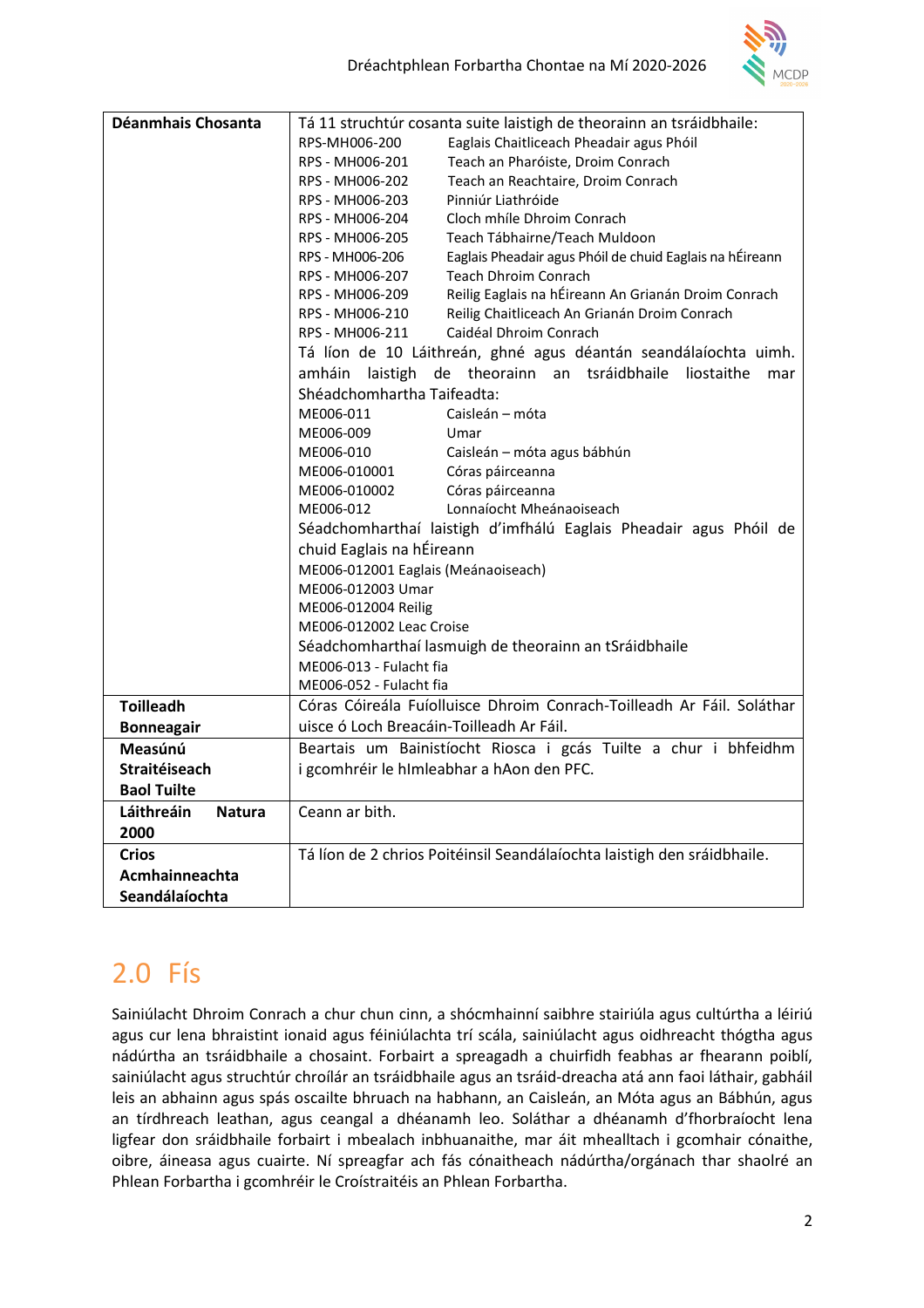

## Deiseanna

- Tá bearnaí geata sainiúla isteach chuig an sráidbhaile ó gach ceann de na bóithre isteach agus na nóid laistigh de struchtúr an tsráidbhaile a chruthaíonn mothú sainiúil áite agus féiniúlachta. Tá deis eile ann chun cur leo siúd mar phointí teachta isteach sa sráidbhaile.
- Tá sé mar fhadhb ag lár an tsráidbhaile go bhfuil fearann poiblí ann atá go dona, díchuibheasach, agus go bhfuil foilmhe agus tréigean ann, agus go bhfuil gnéithe bunaidh caillte, saisfhuinneoga agus rindreáil aoil ina measc, rud a thógann ó shainiúlacht an tsráidbhaile. Tá an-phoitéinseal ann an timpeallacht fhisiceach a fheabhsú, agus sócmhainní saibhre stairiúla agus cultúrtha an tsráidbhaile a uasmhéadú ar mhaithe leis an lucht cónaithe agus leis na cuairteoirí.

## 4.0 Straitéis Talamhúsáide

D'fhonn éascú le seachadadh na físe do Dhroim Conrach, tá straitéis sráidbhaile beartaithe, ina bhfuil líon eilimintí; sócmhainní stairiúla agus cultúrtha an tsráidbhaile a uasmhéadú; athfhorás a dhéanamh ar an timpeallacht nádúrtha agus fisiceach agus feabhas a chur uirthi; struchtúir stairiúla a athúsáid agus a oiriúnú, agus inlíonadh le forbraíocht nua chun comhtháthú go leochaileach leis an bhfoirm thógtha atá ann cheana.

## 4.1 Lonnaíocht agus Tithíocht

Féadtar foirm uirbeach Dhroim Conrach a roinnt i ndá limistéar forbraíochta; siar agus soir ó Abhainn Dhroim Conrach. Tá difríocht shainiúil i nádúr an dá limistéar atá le feiceáil i nádúr agus patrún na forbartha agus na n-úsáidí talún. Is iad na húsáidí pobail atá i gceannas insna tailte siar ó thuaidh, agus is í forbairt oirthir atá mar chroílár an tsráidbhaile, agus tríd is tríd is foirmeacha níos comhdhlúithe forbartha atá anseo.

Baineann an sráidbhaile tairbhe as éagsúlacht cineálacha áiteanna cónaithe ón 19ú aois agus ón 20ú aois luath sa chroílár stairiúil, teaichíní scoite agus leathscoite, ardáin agus tithe baile san áireamh. Tá limistéir chónaithe nua suite ar imeall an tsráidbhaile i bhfoirmeacha forbartha bruachbhailteach, iad ceangailte le cosán, ag forbairt tithíochta Pháirc De Valera atá suite siar ó dheas ón mbaile, Amharc an Chnoic siar ó thuaidh, agus Amharc Fada soir ó thuaidh. Is beag cumas atá ann glacadh le forbairt chónaitheach iltithe de bharr an ionaid aird ina bhfuil sé, d'fhéadfadh foirmeacha cónaitheacha cuí comhtháthú go réidh, áfach, leis an bhfoirm thógtha atá ann cheana agus leis an gcomhshaol nádúrtha trí chineálacha áiteanna cónaithe cuí a úsáid a bheadh an fhoirm dhúchasach mar bhonn eolais acu, agus trí láithreánú agus tírdhreachú cuí.

Cuirfear chun cinn forbairt inlíontach/athfhorbraíochta agus talún cúil thar shaolré an Phlean seo. Éileofar go mbeidh an fhoirm forbraíochta ag comhtháthú leis an gcomhthéacs atá ann cheana, agus le lánaí agus siúláin nua atá beartaithe mar chuid den straitéis chun struchtúr uirbeach níos scagaí a chruthú.

## 4.2 Eacnamaíocht agus Fostaíocht

Tá Droim Conrach sainaitheanta mar lárionad miondíola leibhéal 4 i nGrádlathas Miondíola an Chontae. Tá raon beag seirbhísí miondíola agus gnó aige, ar a n-áirítear 2 siopa áise áitiúla, agus stáisiún peitril, Oifig Phoist, lárionad cúraim sláinte, garáiste díola carranna, sciamhlann, trí theach tábhairne agus búistéir/bialann beir leat. I measc na n-úsáidí fostaíochta tá na seirbhísí áitiúla agus Clarke Rewinds agus Fastway Couriers atá suite ó dheas ón sráidbhaile. Tá an baile mar lonnaíocht dórtúir i gcomhair bailte eile, ar nós Bhaile Átha Fhirdhia, Dhún an Rí agus Ceanannais a bhfuil deiseanna seanbhunaithe fostaíochta iontu. Tá dóthain cumas forbartha laistigh de na criosanna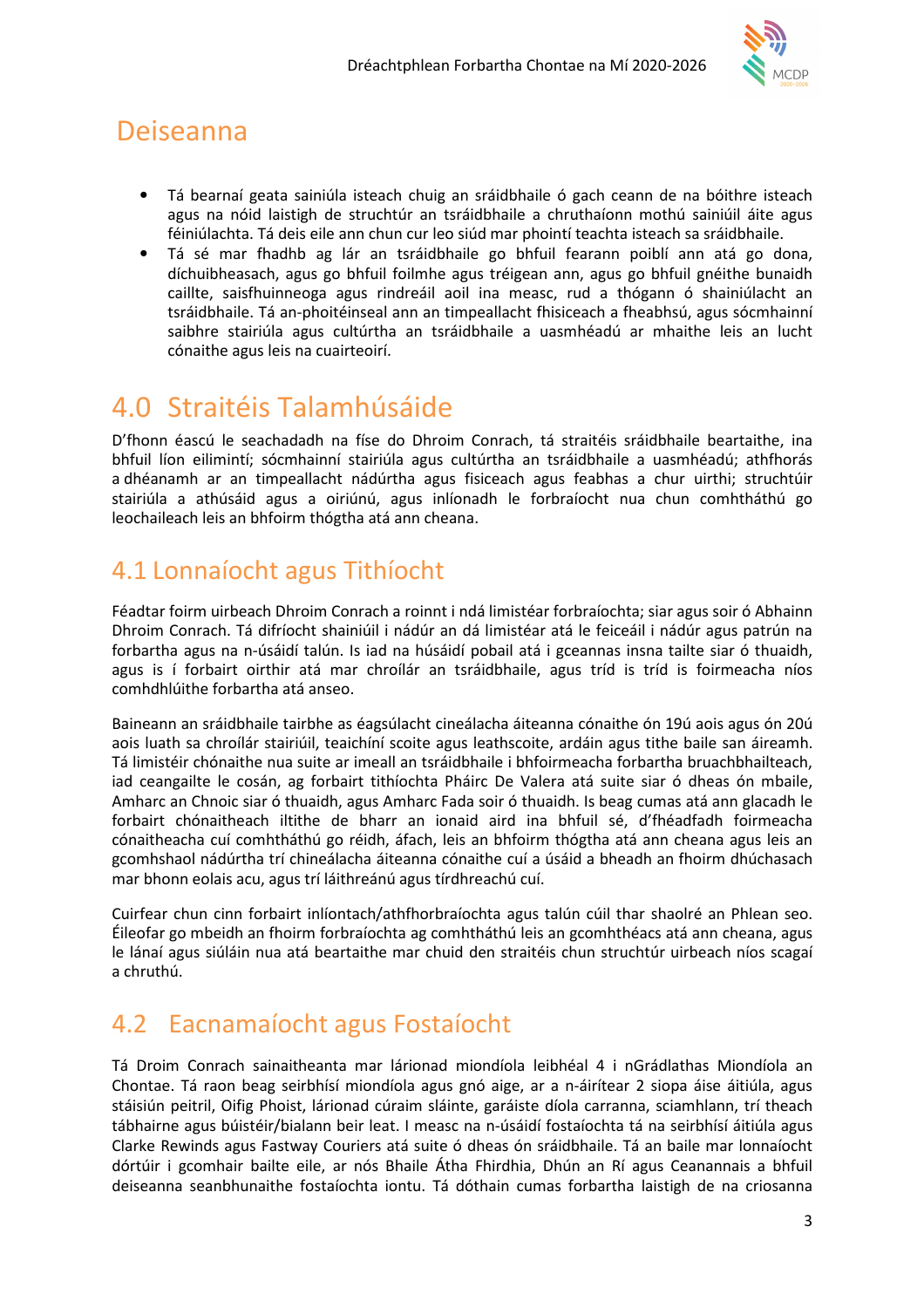

úsáide talún tionsclaíocha agus lár an bhaile chun éascú le neartú agus comhdhlúthú úsáidí tráchtála, geilleagracha agus miondíola sa sráidbhaile. Leis an straitéis cuirtear chun cinn an sráidbhaile chun a phoitéinseal turasóireachta a uasmhéadú mar bhealach eile chur cur le forbairt gheilleagrach, agus chun foirm níos inbhuanaithe lonnaíochta a bhaint amach.

### 4.3 Bonneagar

Freastalaíonn córas cóireála Fuíolluisce Dhroim Conrach ar an sráidbhaile, agus tá toilleadh áirithe aige. Tagann an soláthar uisce ó Loch Breacáin, agus tá toilleadh ann chomh maith glacadh le forbairt amach anseo.

### 4.4 Gluaiseacht

Tá leagan amach bóithre scaipthe ag Droim Conrach, ag cur a mhéid san áireamh, tá foirm scartha lonnaíochta ann de bharr na topagrafaíochta, agus ní maith na ceangail atá idir na limistéir chónaitheacha agus lár an tsráidbhaile. Tá an Phríomhshráid leathan, ach tá sé drochshainithe, agus tá carranna ceannasach ann.

Níl freastal iompair phoiblí ag Droim Conrach, tá na naisc iompair phoiblí is gaire go dtí an sráidbhaile le fáil i nDún an Rí, An Obair, Baile Átha Fhirdhia agus Carraig Mhachaire Rois a fhreastalaíonn seirbhísí poiblí bus orthu.

Cuirfidh an plean seo chun cinn córa iompair inbhuanaithe mar shiúl agus rothaíocht, trí sráideanna agus spásanna scagacha agus nasctha a chruthú agus áiseanna do choisithe a fheabhsú. Tá cosáin beartaithe chomh maith a bheidh ag síneadh ón sráidbhaile go dtí forbraíochtaí tithíochta, sean agus nua, agus táthar chun iad a chomhtháthú le siúláin áineasa taobh le hAbhainn Dhroim Conrach agus an spás oscailte taobh leis, agus leis na bealaí go dtí Móta an Chaisleáin agus an Bábhún ó thuaidh ón sráidbhaile. Tá beartaithe chomh maith na limistéir páirceála ar an bpríomhshráid a réasúnú mar chuid de na feabhsúcháin fhoriomlána ar an bhfearann poiblí. Cuirtear chun cinn sa Phlean seo soláthar seirbhíse bus poiblí go dtí an sráidbhaile, agus déanfaidh an tÚdarás teagmháil leis an Údarás Náisiúnta Iompair ina leith seo.

## 4.5 An Oidhreacht Chultúrtha agus Náisiúnta

Acmhainní tábhachtacha iad oidhreacht thógtha agus nádúrtha Dhroim Conrach nach mór a chosaint agus a fheabhsú chun cur leis an mbraistint ionaid agus féiniúlachta. Cuirtear chun cinn sa straitéis forbraíochta cosaint na n-acmhainní seo agus cur i láthair a luacha oidhreachta. Áirítear air seo cosaint na bhfoirgneamh agus na struchtúr a mbaineann tábhacht stairiúil leo, feabhsú shuíomh na struchtúr cosanta taobh leis an tSráid Mhór, agus suíomh Theach an Reachtaire i nDroim Conrach freisin. Leis an straitéis úsáide talún leathnaítear an limistéar ardfhóntais os comhair na struchtúr amach a bhfuil a aghaidh le Bóthar Bhaile Shláine. Tá sé beartaithe chomh maith bealaí coisithe a chomhtháthú chun éascú le réidhe rochtana ar shócmhainní oidhreachta agus áineasa.

## 4.6 Bonneagar Glas

Tá an sráidbhaile suite i dtaobh tíre foraoisithe droimníneach agus sníonn Abhainn Dhroim Conrach agus fo-aibhneacha d'Abhainn an Ghearraidh agus An Níth tríd agus timpeall lár an tsráidbhaile. Tá suíomh Theach an Reachtaire agus Eaglais Pheadair agus Móta an Chaisleáin sa tírdhreach sainithe le crainn lánfhásta, mealltacha siar ó dheas ón sráidbhaile. Tá radhairc chosanta ó thuaidh ón Móta agus ón mBábhún, atá mar chúlra ag an sráidbhaile, agus tá radhairc soir ó Bhóthar Bhaile Átha Fhirdhia. Cuireann na heilimintí seo go léir lena oidhreachta agus lena shuíomh nádúrtha. Tá radhairc chosanta ó Bhóthar Bhaile Átha Fhirdhia agus i dtreo an Mhóta agus an Bhábhúin. Coimeádtar na radhairc chosanta seo leis an straitéis seo agus sainaithnítear iad ar an Léarscáil Zónála Úsáide Talún.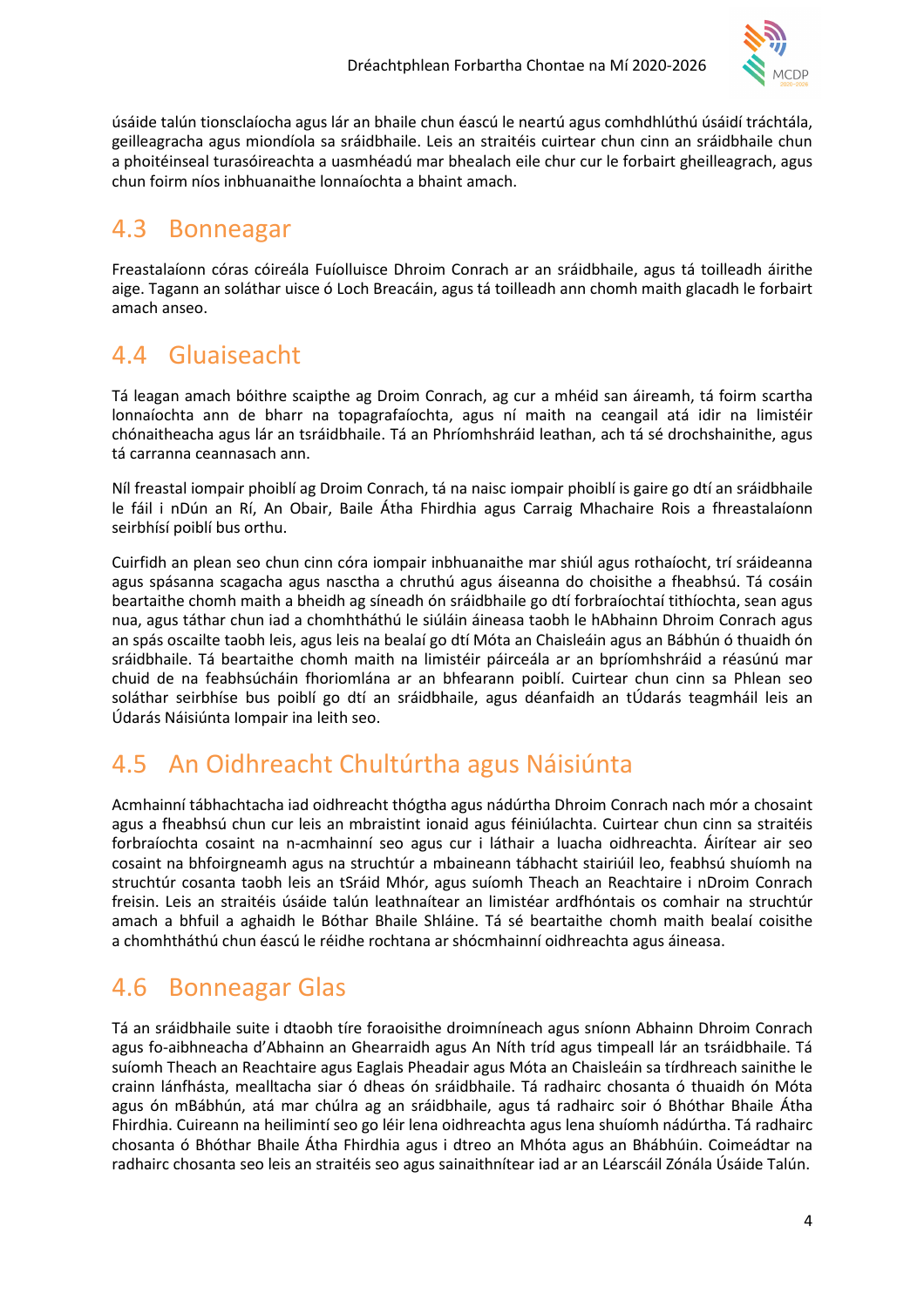

### 4.7 Bonneagar Sóisialta

Tá bunscoil amháin i nDroim Conrach 'Scoil Náisúnta Pheadair agus Phóil' suite ar Bhóthar Dhún an Rí siar ó thuaidh ón sráidbhaile. Tá cúrsa galf dhá mhaide sa sráidbhaile chomh maith, lárionad pobail taobh leis an gcúrsa, agus oifig phoist taobh leis an siopa áise. Tá páirc imeartha an CLG suite ó dheas ón sráidbhaile lasmuigh den teorainn forbraíochta ar Bhóthar Na hOibre. Tá an Lárionad Cúraim Sláinte suite soir ón sráidbhaile, taobh leis na reiligí áitiúla.

Ullmhaíodh Plean Pobail Dhroim Conrach faoi Renaissance Breathing Life into Rural Villages ag Comhpháirtíocht na Mí in Eanáir 2013. Tá líon de phríomhthionscadail i bplean an phobail mar chomhlánú ag an straitéis úsáide talún agus sráidbhaile atá le fáil sa Phlean seo.

Ina leith seo, bíodh is go meastar gur leor an leibhéal áiseanna sibhialta agus pobail chun freastal ar riachtanais an tSráidbhaile i bhfianaise an daonra atá ina gcónaí ann faoi láthair, bhainfeadh an sráidbhaile tairbhe as feabhsú fócasaithe ar na háiseanna atá ann faoi láthair, agus as soláthar spáis áineasa do chách mar atá curtha chun cinn sa Phlean Pobail.

Tá úsáidí talún Pobail, Sóisialta agus áineasa coimeádta sa straitéis úsáide talún a éascóidh le fairsingiú féideartha ar na háiseanna. Ina theannta sin, tá líonra fairsing de shiúláin taitneamhacha beartaithe taobh leis an abhainn, laistigh de na spáis ghlasa atá beartaithe, iad ag ceangal lár an tsráidbhaile leis an Móta agus an Bábhún.

## 4.8 Dearadh Uirbeach agus Ríocht Phoiblí

Moltar sa Phlean seo go gcuirfí leis na bearnaí geata isteach sa sráidbhaile i bhfoirm feabhsúchán ar an bhfearann poiblí ina mbeadh comharthaíocht/brandáil don sráidbhaile corpraithe.

Sainítear croílár an bhaile leis an spás líneach i lár an tsráidbhaile stairiúil. Tá feabhsúcháin ar an réimse poiblí beartaithe chun caighdeán timpeallachta an spáis seo a fheabhsú, le soláthar cosán breise agus feabhsaithe do choisithe, soilse poiblí agus tírdhreachú a chuimsiú, agus bealaí rothaíochta a chur san áireamh de réir mar is cuí. Tá sé i gceist chomh maith na limistéir coisithe agus páirceála a réasúnú agus spás críochnaithe ar ardchaighdeán a chruthú taobh leis an bpríomhshráid a oirfidh do choisithe, agus a mbeidh an lucht cónaithe agus cuairteoirí araon in ann siúl ar a suaimhneas ann.

Moltar leis an straitéis seo go gcruthófaí ceangail idir pobail atá ann faoi láthair agus áiseanna ó Pháirc De Valera, agus go mbeadh ceangal mar an gcéanna idir limistéir forbraíochta nua ar bith agus an phríomhshráid.

# 5.0 Beartais agus Cuspóirí Forbartha Sráidbhaile

Tá na Beartais agus na Cuspóirí a leagtar amach thíos de bhreis ar na cinn siúd a shonraítear sa Ráiteas i Scríbhinn in Imleabhar a hAon den Phlean Forbartha Contae. Chun an t-athrá a sheachaint, ní athluaitear Beartais agus Cuspóirí ach amháin má tá ábharthacht ar leith ag baint leo maidir leis an lonnaíocht. Ba cheart na Beartais agus na Cuspóirí seo a léamh mar sin in éineacht leis na Beartais agus na Cuspóirí agus na Caighdeáin Forbartha in Imleabhar a hAon den Phlean Forbartha Contae.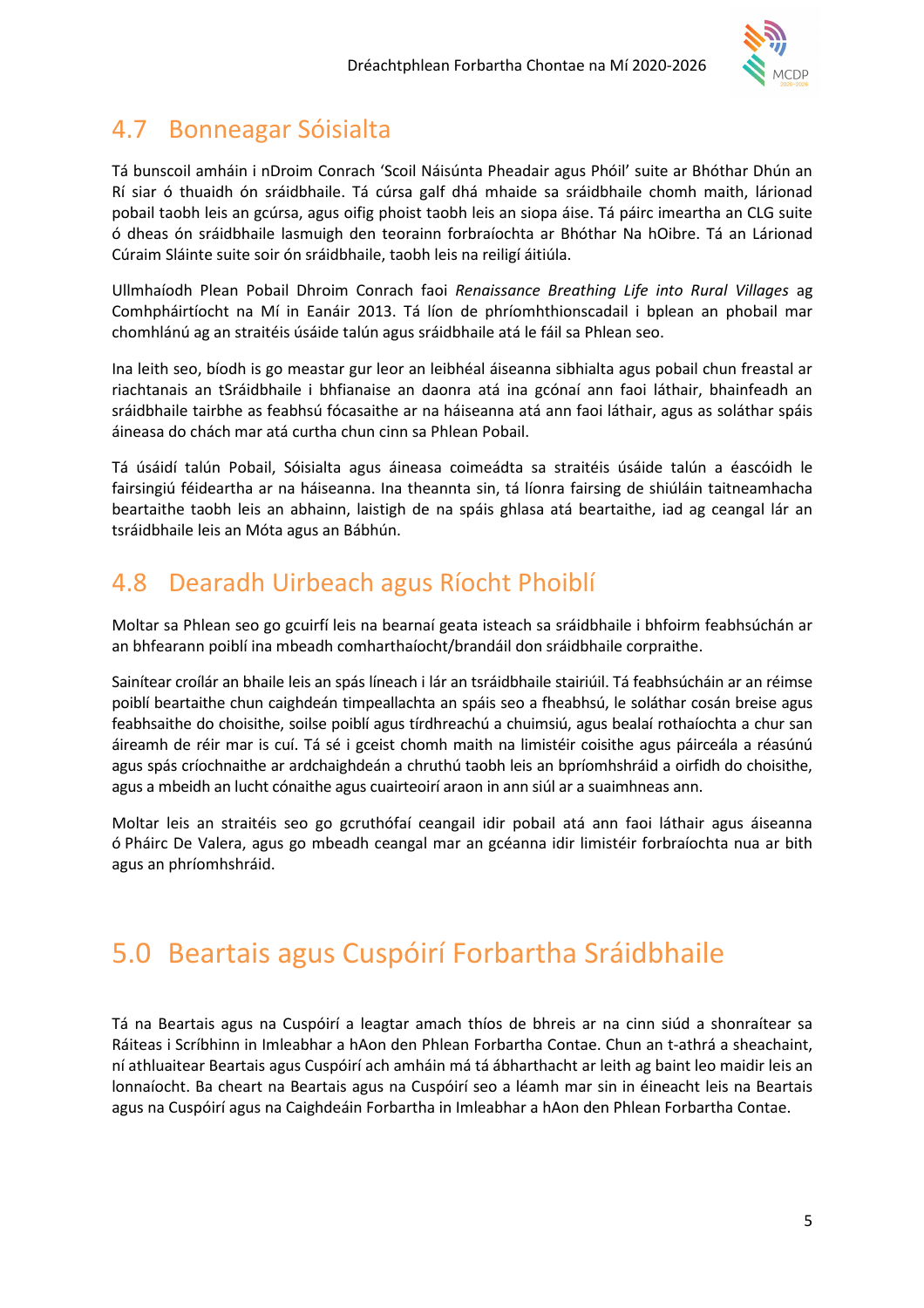

#### Beartas

#### Lonnaíocht agus Tithíocht

Is é beartas na Comhairle:

| <b>DROIM BEARTAS 1</b> | Sainiúlacht Dhroim Conrach a chur chun cinn, a shócmhainní saibhre<br>stairiúla agus cultúrtha a léiriú agus cur lena bhraistint ionaid agus |
|------------------------|----------------------------------------------------------------------------------------------------------------------------------------------|
|                        | féiniúlachta trí scála, sainiúlacht agus oidhreacht thógtha agus nádúrtha an                                                                 |
|                        | tsráidbhaile a chosaint, agus forbairt a spreagadh a chuirfidh feabhas ar                                                                    |
|                        | fhearann poiblí, sainiúlacht agus struchtúr chroílár an tsráidbhaile agus an                                                                 |
|                        | tsráid-dreacha atá ann faoi láthair, gabháil leis an abhainn agus spás oscailte                                                              |
|                        | bhruach na habhann, an Caisleán, an Móta agus an Bábhún, agus an                                                                             |
|                        | tírdhreach leathan, agus ceangal a dhéanamh leo, agus soláthar a dhéanamh                                                                    |
|                        | d'fhorbraíocht lena ligfear don sráidbhaile forbairt i mbealach inbhuanaithe,                                                                |
|                        | mar áit mhealltach i gcomhair cónaithe, oibre, áineasa agus cuairte.                                                                         |

#### Cuspóirí

Is é cuspóir de chuid na Comhairle é:

#### Lonnaíocht agus Tithíocht

| <b>DROIM CUSP 1</b> | Deimhin a dhéanamh de go gcuirfear Croí-straitéis an Phlean Forbartha don<br>Chontae, sa mhéid gur féidir é, trína chinntiú nach sárófar an leithdháileadh<br>teaghlach do Dhroim Conrach mar atá leagtha amach i dTábla 2.11 den<br>Chroí-straitéis.        |
|---------------------|--------------------------------------------------------------------------------------------------------------------------------------------------------------------------------------------------------------------------------------------------------------|
| <b>DROIM CUSP 2</b> | Bheith ag tacú agus ag spreagadh forbraíocht chónaitheach ar thalamh<br>tearcúsáidte agus/nó tailte folmha ar a n-áirítear suíomhanna 'inlíontacha'<br>agus 'athfhorbraíochta', faoi réir ag ardchaighdeán deartha agus leagan<br>amach bheith bainte amach. |
| <b>DROIM CUSP 3</b> | Bheith ag spreagadh athchóirithe ar áiteanna cónaithe tréigthe atá ann faoi<br>láthair i gcroílár an tsráidbhaile, Doyles Garage agus athúsáid struchtúr<br>tréigthe taobh leis an bpríomhshráid.                                                            |
| <b>DROIM CUSP 4</b> | Bheith ag spreagadh forbraíocht inlíontach i gcroílár an tsráidbhaile taobh<br>thiar den phríomhshráid. Ní mór go léireodh forbairt nua meas ar scála,<br>mórdhlúthú agus carachtar an tsráidbhaile stairiúil.                                               |

#### Eacnamaíocht agus Fostaíocht

| <b>DROIM CUSP 5</b> | Bheith ag spreagadh fhorbairt phoitéinseal turasóireachta an tsráidbhaile,<br>ceangal a dhéanamh le bailte, sráidbhailte agus áiseanna turasóireachta<br>sa cheantar.                                                                                                          |
|---------------------|--------------------------------------------------------------------------------------------------------------------------------------------------------------------------------------------------------------------------------------------------------------------------------|
| <b>DROIM CUSP 6</b> | Tacú le cruthú féiniúlachta do Dhroim Conrach a léireodh a oidhreacht<br>shaibhir chultúrtha agus an stair mheánaoiseach taobh thiar de, agus<br>ceangal a dhéanamh le conair fhéideartha turasóireachta idir Droim Conrach<br>agus bailte agus sráidbhailte eile sa cheantar. |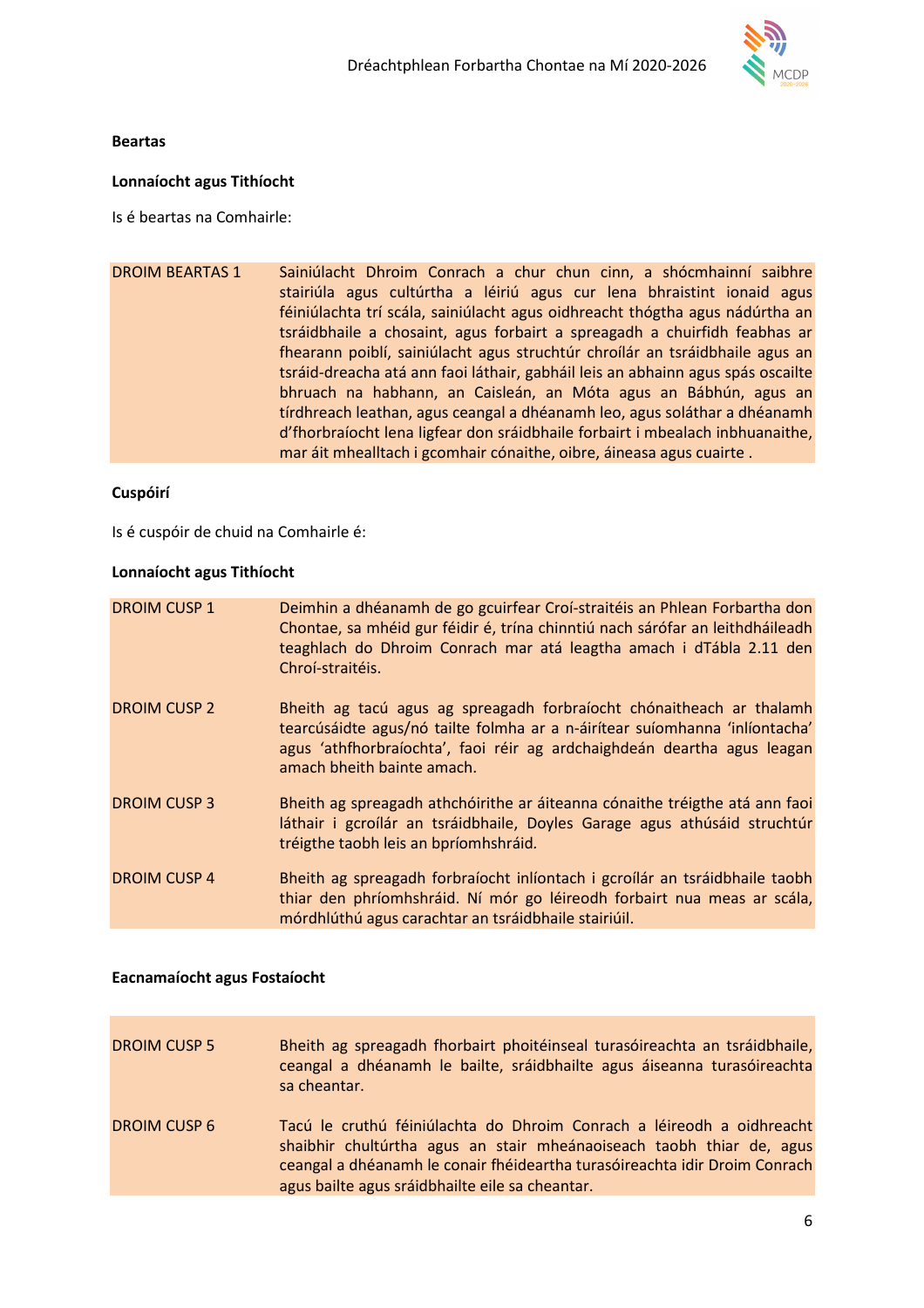

| <b>DROIM CUSP 7</b> | Croílár an tsráidbhaile a chosaint agus a fheabhsú agus tacú le lár tráchtála |
|---------------------|-------------------------------------------------------------------------------|
|                     | an tsráidbhaile a chomhtháthú timpeall ar an bpríomhshráid, mar aon le        |
|                     | hathúsáid suíomhanna folmha agus foirgneamh tréigthe tearcúsáidte chun        |
|                     | críocha cónaitheacha, tráchtála nó oidhreachta/turasóireachta.                |

#### Bonneagar

DROIM CUSP 8 Teagmháil agus tacú a thabhairt d'Uisce Éireann i soláthar seirbhísí uisce leordhóthanacha chun freastal ar riachtanais forbartha an tSráidbhaile laistigh de thréimhse an Phlean.

#### Gluaiseacht

| <b>DROIM CUSP 9</b>  | Feabhas a chur ar na nascachtaí do choisithe ó Pháirc De Valera go dtí an<br>phríomhshráid trí spás glas Abhann Dhroim Conrach.        |
|----------------------|----------------------------------------------------------------------------------------------------------------------------------------|
| <b>DROIM CUSP 10</b> | Feabhsúcháin ar an bhfearann poiblí a chur ar fáil ar a n-áireofaí moilliú<br>tráchta agus tosaíocht do choisithe ar an bPríomhshráid. |
| <b>DROIM CUSP 11</b> | Teagmháil a dhéanamh leis an Údarás Náisiúnta Iompair maidir le seirbhís<br>bus a sholáthar i Dhroim Conrach.                          |

#### An Oidhreacht Cultúrtha agus Náisiúnta

| <b>DROIM CUSP 12</b> | Sainiúlacht agus suíomh ar leith Eaglais Pheadair de chuid Eaglais na<br>hÉireann, na foirgnimh a bhaineann leis, agus na tailte a ghabhann leis<br>a fheabhsú agus a chosaint, agus feabhsúcháin ar an bhfearann poiblí<br>a chomhtháthú mar chuid den phríomhshráid chuig an bhfoirgneamh. |
|----------------------|----------------------------------------------------------------------------------------------------------------------------------------------------------------------------------------------------------------------------------------------------------------------------------------------|
| <b>DROIM CUSP 13</b> | Radhairc ó Bhóthar Bhaile Átha Fhirdhia agus i dtreo an Mhóta agus an<br>Bhábhúin a chosaint.                                                                                                                                                                                                |
| <b>DROIM CUSP 14</b> | Na mothair shuntasacha crann sa sráidbhaile mar atá sainaitheanta sa<br>léarscáil zónála úsáide talún a chosaint                                                                                                                                                                             |
| <b>Sóisialta</b>     |                                                                                                                                                                                                                                                                                              |

- DROIM CUSP 15 Cur le húsáidí pobail agus áineasa ar a n-áirítear tacaíocht d'fhorbairt limistéir súgartha do pháistí sa sráidbhaile, agus spás oscailte poiblí a shainaithint taobh leis an abhainn.
- DROIM CUSP 16 Tacaíocht a thabhairt d'fhorbairt siúlán nasctha áineasa taobh le sruthanna agus fálta sceach, agus chuig na suíomhanna seandálaíochta laistigh den sráidbhaile agus taobh leis, chun tuiscint ar an oidhreacht thógtha agus nádúrtha laistigh den sráidbhaile a éascú don lucht cónaithe agus do chuairteoirí.
- DROIM CUSP 17 Tacaíocht a thabhairt d'fhorbairt páirce poiblí atá taitneamhach, ach go bhfuil sí dearmadta, ar na tailte spáis ghlais taobh le hAbhainn Dhroim Conrach.
- DROIM CUSP 18 Bheith ag éascú agus ag tacú le feidhmiú Phlean Pobail Athbheochan Dhroim Conrach agus le tionscadail arna dtreorú ag an bpobal chun cur leis an sráidbhaile i mbealaí éagsúla ach cinntiú ag an am céanna go mbíonn na tionscadail a thagann astu sin comhsheasmhach leis na cuspóirí forbartha atá le fáil sa Ráiteas Scríofa seo don sráidbhaile.